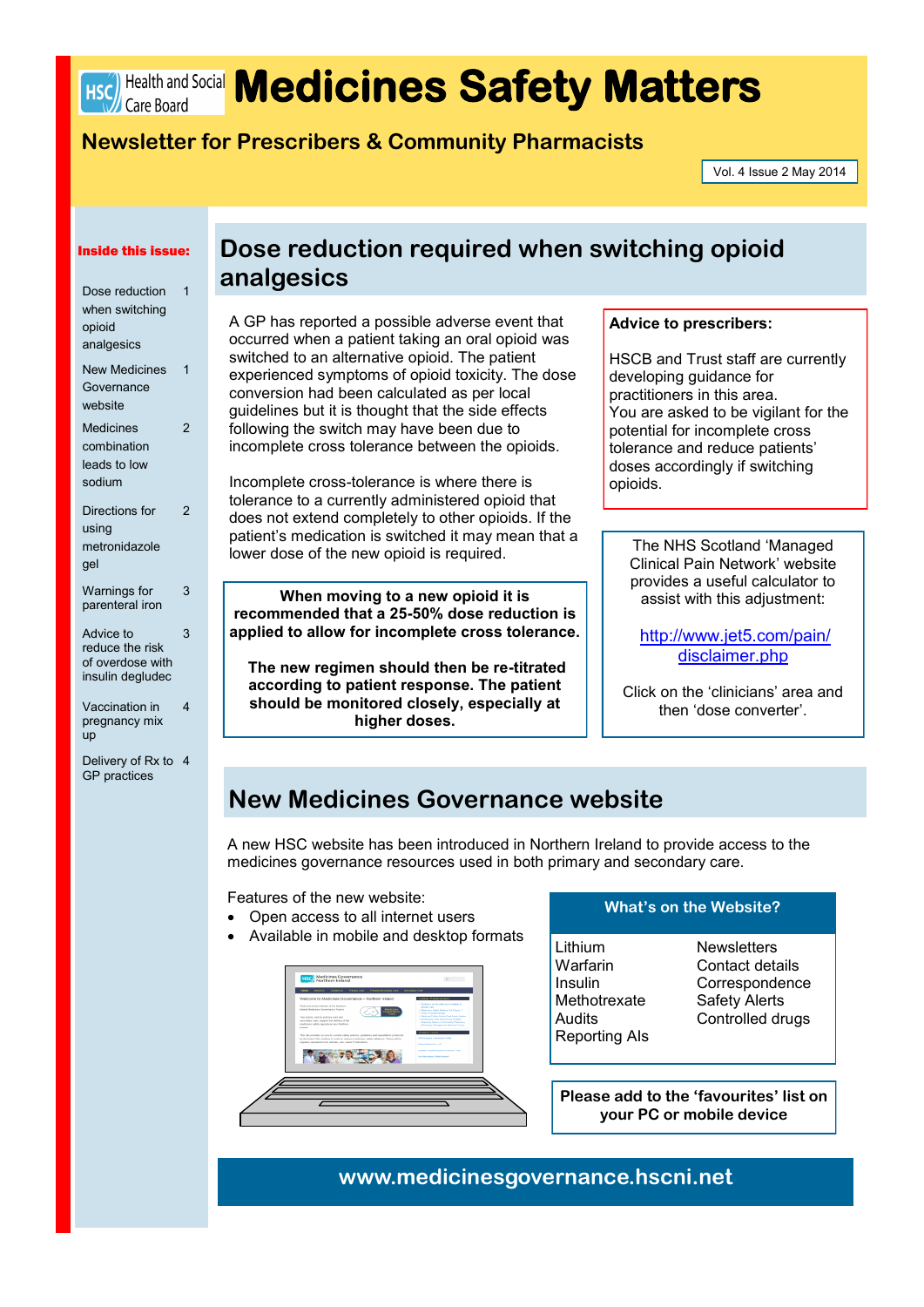# **Medicines combination causes low sodium**

A 65 year old male who had been taking venlafaxine m/r 75mg for several years was prescribed DesmoMelt® (desmopressin) for symptoms of nocturia.

A few months later he became lethargic and unresponsive and was admitted to hospital. Whilst in hospital he had generalised tonic clonic seizures and was diagnosed with hyponatraemia.

Both venlafaxine and desmopressin can cause hyponatraemia.



### **Box 1 Medicines that can reduce serum sodium**

| Common:                                                                                                      | Less common:                                                                                                                                                                                                        |
|--------------------------------------------------------------------------------------------------------------|---------------------------------------------------------------------------------------------------------------------------------------------------------------------------------------------------------------------|
| Vasopressin<br>Desmopressin<br><b>Diuretics</b><br>SSRIs<br>Antipsychotics<br><b>NSAIDs</b><br>Carbamazepine | Sulfonylureas<br>Proton pump inhibitors<br>Dopamine agonists<br>Opioids<br><b>Theophylline</b><br><b>ACE</b> inhibitors<br>Angiotensin-II receptor<br>antagonists<br>Amiodarone<br><b>Tricyclic antidepressants</b> |

# **What are the risk factors and causes of hyponatraemia?**

The most significant risk factor is increasing age but the cause is often multifactorial.

### Common causes include:

- Medicines (See Box 1)
- [Syndrome of inappropriate antidiuretic](http://cks.nice.org.uk/hyponatraemia#!backgroundsub:4)  [hormone secretion](http://cks.nice.org.uk/hyponatraemia#!backgroundsub:4) (SIADH)
- [Heart failure.](http://cks.nice.org.uk/hyponatraemia#!backgroundsub:5)

### **What are the symptoms?**

- Early symptoms are anorexia, nausea, lethargy and apathy
- Late symptoms include disorientation, agitation, seizures and coma.

#### **Learning for prescribers and pharmacists:**

- Take care when prescribing drugs which can cause hyponatraemia, especially when one or more of these medicines are co-prescribed. Consider the need for additional monitoring.
- Don't ignore any hyponatraemia warning messages on prescribing or dispensing clinical systems.

# **Directions for using metronidazole gel**

A pharmacist received a prescription for metronidazole gel 0.75% 40g with dose instructions to be used 'as directed'. The pharmacist was preparing to dispense a treatment for rosacea. However, when the pharmacist spoke to the patient it was apparent that they were expecting a treatment for vaginitis. The prescriber had not selected the correct metronidazole product and the prescribed dose instructions did not reflect its intended use.

| Metronidazole 0.75% (40g size)                               |                           |  |  |  |
|--------------------------------------------------------------|---------------------------|--|--|--|
| <b>Product</b>                                               | <b>Indications</b>        |  |  |  |
| Metrosa <sup>®</sup><br>Acea <sup>®</sup> Rozex <sup>®</sup> | Rosacea                   |  |  |  |
| Metrogel <sup>®</sup>                                        | Rosacea/fungating tumours |  |  |  |
| $Zidoval^{\otimes}$                                          | Vaginitis                 |  |  |  |

#### **Learning from the near miss:**

- A number of metronidazole gel products have the same generic description e.g. strength and size (see table)
- Prescribers should ensure that the intended product and dose instructions are clear on the prescription e.g. for vaginal use state 'insert 5g applicatorful at night for 5 days'.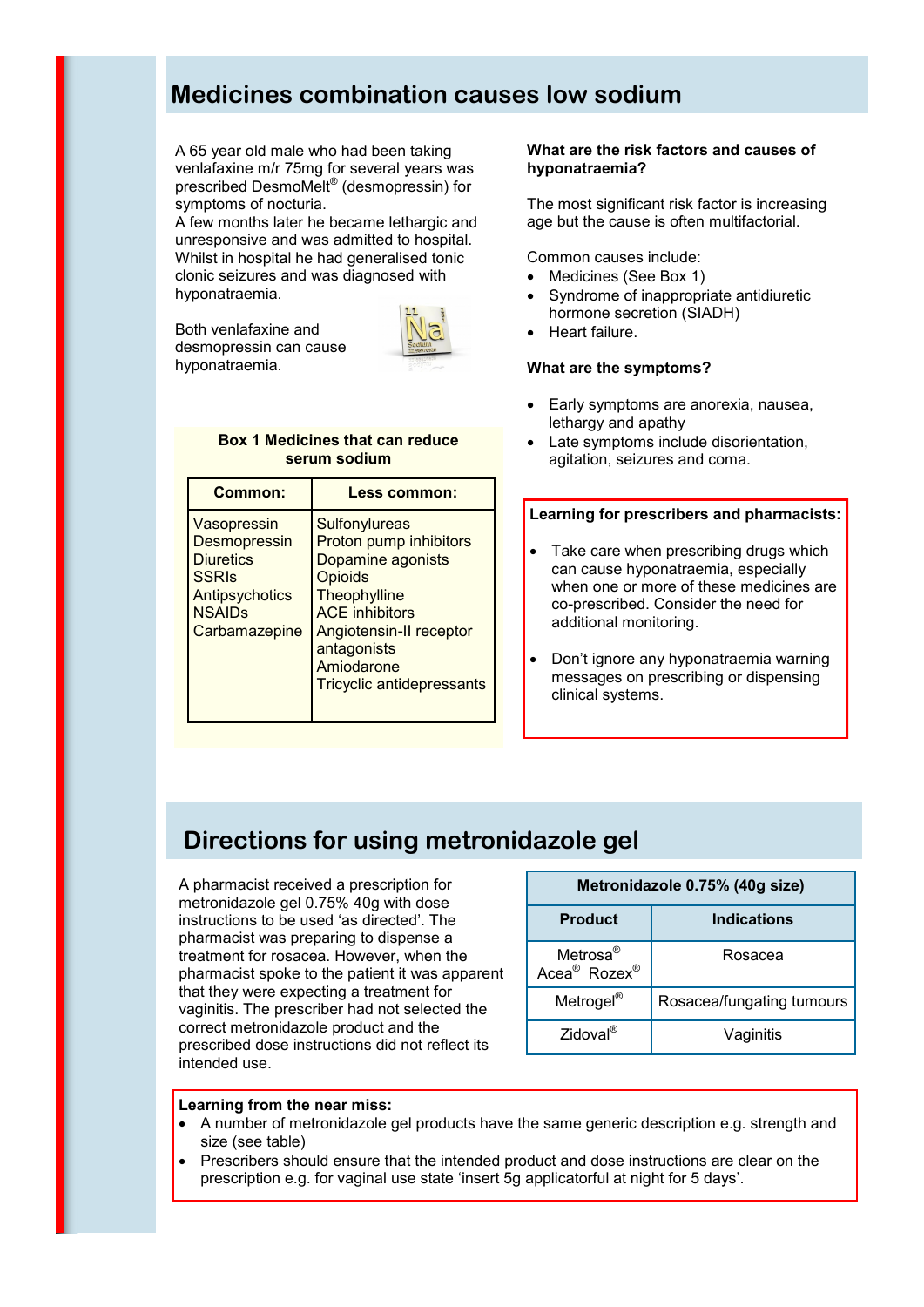# **Parenteral iron - warnings for use apply to I.M. and I.V. injection**



In line with recent MHRA advice, GPs have been reviewing patients who are receiving parenteral iron. It has come to light that there are a number of patients in primary care receiving **intramuscular** injections that have not been included in these reviews.

Please note that the MHRA advice applies to **all routes** of administration for parenteral iron:

- Intravenous infusion
- Intravenous injection
- Intramuscular injection (CosmoFer® only avoid this route if possible due to pain, ulceration etc.)

For further information see: [http://www.mhra.gov.uk/Safetyinformation/](http://www.mhra.gov.uk/Safetyinformation/DrugSafetyUpdate/CON300398) [DrugSafetyUpdate/CON300398](http://www.mhra.gov.uk/Safetyinformation/DrugSafetyUpdate/CON300398)

The updated warnings for parenteral iron include:

- IV iron products should only be administered by staff trained to evaluate and manage anaphylactic or anaphylactoid reactions and have **resuscitation facilities immediately available**
- Patients should be closely monitored for signs of hypersensitivity during and for at least 30 minutes after **every** administration of an IV iron product.

# **Advice to reduce the risk of overdose with insulin degludec**

Tresiba<sup>®</sup> (insulin degludec) was launched in the U.K. in March 2013 and is available in two strengths, 100 units/ ml and 200 units/ml.

### **It is the first insulin to have a strength greater than 100 units/ml.**

Between March and November 2013, there were 240 prescriptions for the higher strength 200 units /ml prefilled pen dispensed in Northern Ireland . (Tresiba<sup>®</sup> is not included in the N.I. Medicines Formulary<sup>1</sup> and the Scottish Medicines Consortium do not recommend its use in NHS Scotland<sup>2</sup>).



## **Information to give to patients:**

- There are two different strengths of insulin degludec
- The pen device will calculate the dose of insulin that they need irrespective of strength. Check the dosecounter window of the pen device which displays the dose in units, and make sure this matches the dose they wish to administer.
- Never count audible clicks to determine the dose to be administered
- Only use Tresiba® as instructed as using it any other way may result in a dangerous overdose
- Always check the manufacturer's packaging and dispensing label before every injection to ensure they have the correct insulin.

# **Advice for healthcare professionals:**

- Ensure that patients have been trained in the use of Tresiba® and have been provided with the necessary information e.g. insulin passport.
- Always check the patient held insulin passport before prescribing, dispensing or administering insulin.

## **Prescribing:**

- Ensure that the strength is included on the prescription
- Do not convert (i.e. recalculate) doses when transferring patients from one strength of insulin degludec to another - the pen device shows the number of units of insulin to be injected irrespective of strength

### **Dispensing:**

- Ensure that the correct strength of insulin degludec is dispensed; if in doubt, contact the prescriber
- Ask patients to visually identify the strength of insulin degludec dispensed, and ensure patients are able to read the dose counter of the pen device.

# **Administration:**

 Patients and healthcare staff must **never** use a syringe to withdraw insulin from a prefilled pen or from a cartridge.

> [http://www.mhra.gov.uk/Safetyinformation/](http://www.mhra.gov.uk/Safetyinformation/DrugSafetyUpdate/CON266132) [DrugSafetyUpdate/CON266132](http://www.mhra.gov.uk/Safetyinformation/DrugSafetyUpdate/CON266132)

1 http://niformulary.hscni.net <sup>2</sup>http://www.scottishmedicines.org.uk